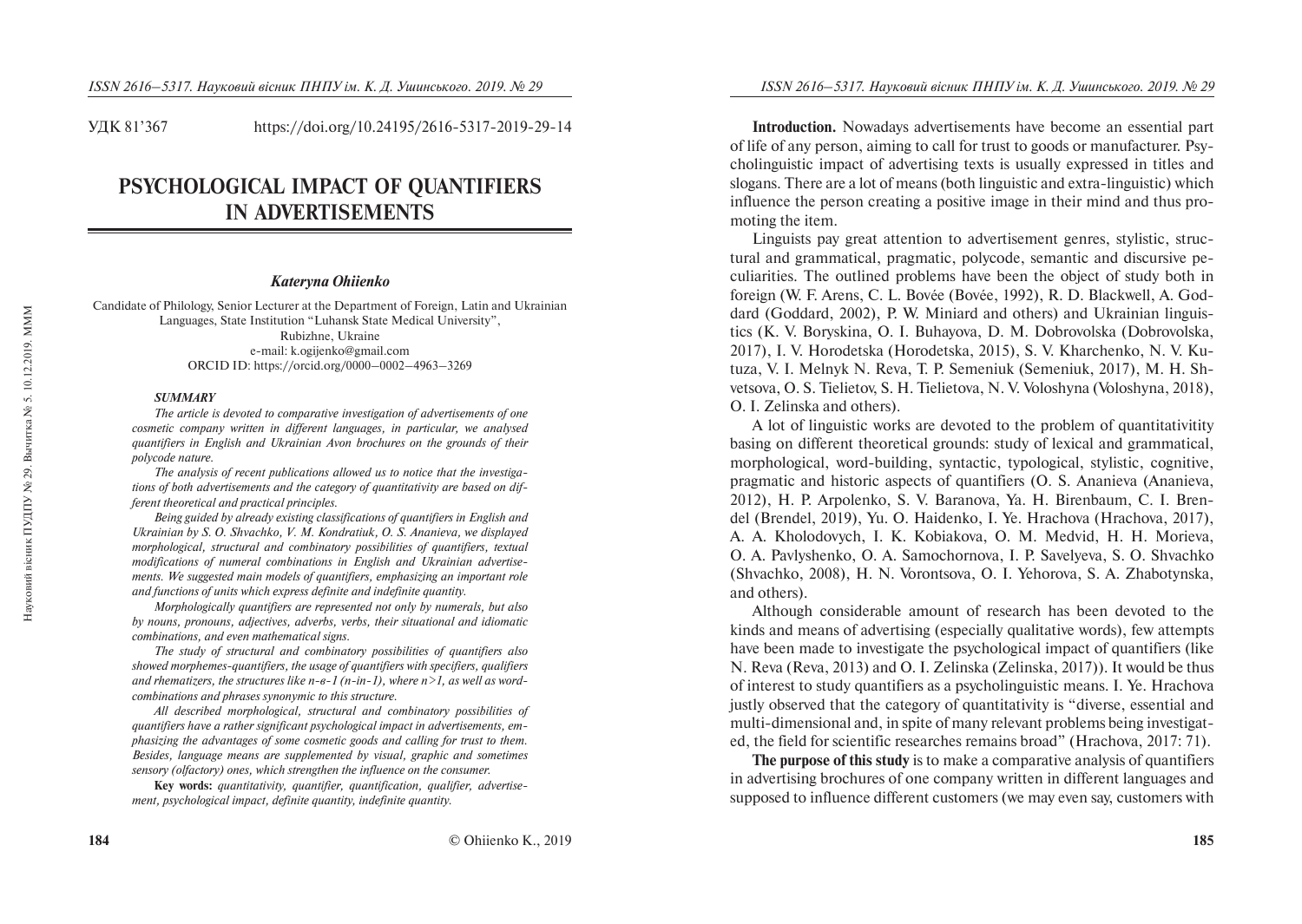different priorities and mentality). In particular, we are going to describe morphological, structural and combinatory peculiarities of quantifiers in English and Ukrainian brochures and show the psycholinguistic impact of units denoting both definite and indefinite quantity on buyer.

**Methodology.** The data used for this study were collected by complete sample of quantifiers from English and Ukrainian *Avon* brochures (Avon, 2019a; Avon, 2019b). Totally, we got 264 Ukrainian and 396 English phrases (the sample does not include ordinary prices of goods which are used without specifiers or rhematizers as well as ordinary sizes of the goods as they usually do not have any psychological influence).

The obtained quantifiers were analyzed morphologically, structurally and on combinatorial grounds. For this analysis, we took into account the classifications elaborated by O. S. Ananyeva, V. M. Kondratiuk and S. O. Shvachko.

S. O. Shvachko asserts that linguistic field of quantity is a complex continuum which has a corresponding internal structure and contains units with the meaning of plurality, size, weight, capacity, height, depth, length, intensivity of properties, volume, square, strength, speed, thickness, number, etc. (Shvachko, 1981: 51). Lexical means which denote definite quantity include numerals, quantitative nouns, singular and plural nouns, roots of numerals in derivative and complex words. Language means of indefinite quantity express not only quantitative relations but also contain assessment (Shvachko, 2008: 66).

V. M. Kondratiuk (Kondratiuk, 2011) focuses on pronouns as a lexical means of realization of quantity nomination in the Ukrainian language. These pronouns may denote space and time orientation, community, mutuality, singularity or totality. The researcher laid the stress on the fact that there is a group of quantifying pronouns which have a function of quantitative index with the meaning of definite number and indefinite amount.

O. S. Ananieva (Ananieva, 2012) depicts the systemic relations of quantifiers in English in the following way: 1. Words that denote definite quantity: a) singularity; b) duality; c) words with the meaning of quantity and numerals; 2. Words with the meaning of indefinite quantity: a) which render total quantity; b) denote indefinite quantity; c) with the meaning of nondiscrete dimensions; 3. Quantitative words which characterize the action: a) with the meaning of temporal characteristics; b) with the meaning of local characteristics; c) with the meaning of heterogeneous action.

We would like to make some explanations about the examples which we use to describe our findings. Firstly, we do not preserve the style and type of the original text as it is not the aim of our research. Secondly, we sometimes use bold type in order to emphasize certain points (even though it was not in the original text. So, it means that we preserve only linguistic part of the examples.

**Results and discussion.** With the help of complete sample of quantifiers from English and Ukrainian *Avon* brochures (Avon, 2019a; Avon, 2019b), we got 264 Ukrainian and 396 English phrases. The analysis of the obtained data allowed us to distinguish some important peculiarities of quantifiers and draw a number of conclusions.

Both Ukrainian and English variants of the brochure contain the codes of the products which help to identify them while ordering, prices, sizes, colours, number in the pack, etc. But in the Ukrainian variant the reduced price draws your attention at once: the old or standard price is crossed out, the new one is written near it, in bigger type, in black, though total sale may be red.

We may often see such Ukrainian price format as *aume za / uinu sid / bydb* $g(x)$  *g* $i$  *g* $i$  *zp* $j$  *eph.*, which visually and psychologically prompts the price  $20+$ , and not 30. One more really successful variant is *<i>Kydb-які три продукти за uiною двох* (Avon, 2019a: 3), as well as *замовляй... за суперціною* (Avon, 2019а: 40) and *повна вартість набору* (Avon, 2019а: 181).

The prices of the English brochure do not contain tenth or hundredth parts. In order to show the discount, the following variants are used: *worth* (price), *save* (sum), *save up to* (sum), *Will normally be* (price), *Normally*, *half price*. The most frequent specifiers are *both for* ( $\overline{u}$ *ina*), *from just* (price), *just* (price), *any 2 for* (price). A real bargain is also emphasized by phrases *buy 1 choose 1 for* (price) (Avon, 2019b: 91, 93), *buy either lunch set for* (price) (Avon, 2019b: 118).

Discounts expressed with percents also have positive psychological impact on the buyer. This means is present in both brochures ranging from 40 % to 80 %.

The sizes of goods are usually exact in the Ukrainian brochure (only with several exceptions) while in the English brochure the sizes are all indefinite being used with specifier *approx. (...) cm* (approximately). The measuring unit is centimetre. The size of the clothes is denoted with the help of Arabic or Roman numerals, while in English brochure letters are also possible.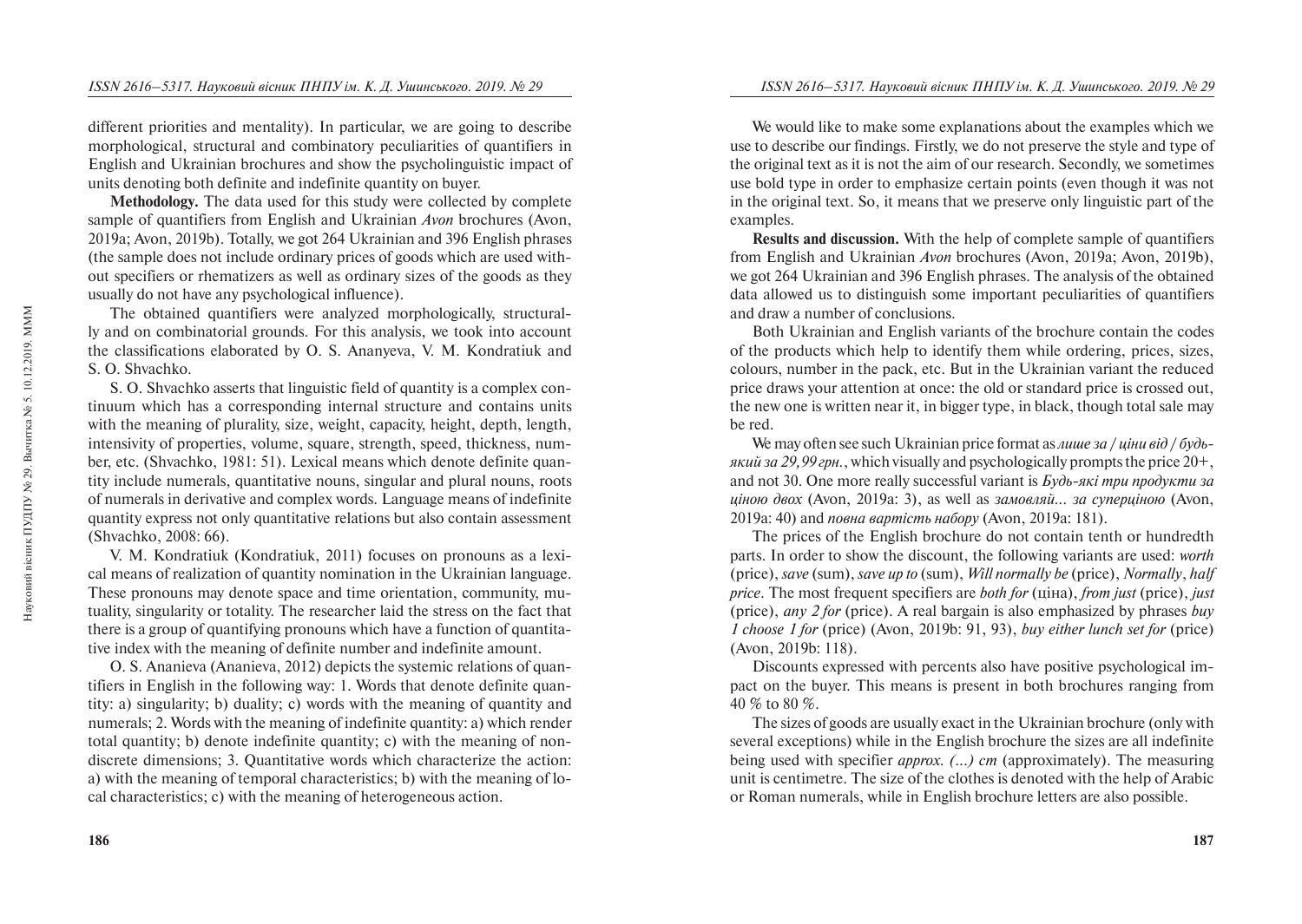The dosage of the goods usually does not attract attention of the customers, except when it is necessary to draw the attention to bigger or smaller size. In such cases the type and some graphic means become useful. Linguistic means include such variants as *Літо у форматі XXL* (Avon, 2019a: 40), розмір XXL (Avon, 2019a: 41), об'єм волосся XXL (Avon, 2019a: 41), *<i>ĝеликий об'єм* (Avon, 2019a: 80), розмір XL (Avon, 2019a: 199), у великому *ôîðìàò³* (Avon, 2019a: 223); *tote bàg* (Avon, 2019b: 2), *big & multiplied mascara* (Avon, 2019b: 42), *big & magic mascara* (Avon, 2019b: 42). Nouns *spritz* (Avon, 2019b: 79) and *dose* (Avon, 2019b: 192) are used to denote a little amount in the English brochure. The phrase *purse spray sets* (Avon, 2019b: 74) is rather interesting as the word *purse* is synonymic to a formant *mini / micro*. By the way, this formant is rather frequent in both brochures: **міні**- (мінімальна вартість (Avon, 2019a: 39), *ідеально мінімізує пори* (Avon, 2019a: 163) міні-версія (Avon, 2019a: 181), мініміз*ація росту âîëîññÿ* (Avon, 2019a: 227)), *mini-* (*mini eyeshadow palette* (Avon, 2019b: 38), *mini nail file* (Avon, 2019b: 56), *Mini Me pjs* (Avon, 2019b: 100), *facial mini mitt* (Avon, 2019b: 196), *handy mini cleaning tool* (Avon, 2019b: 206), *jacquard minimiser bra* (Avon, 2019b: 142), *mini candle* (Avon, 2019b: 160)); **мікро-** (*Tattoo-маркер забезпечить ефект мікроблендінга брів* у домашніх умовах (Avon, 2019a: 97), Частинки мікрофібри подовжують *i* потовщують кожну вію (Avon, 2019a: 90), мікробульбашки для *ãëèáîêîãî î÷èùåííÿ* (Avon, 2019a: 165)), *micro-* (*triple-blade micro tip mimics hair strokes* (Avon, 2019b: 46), *brow tattoo micro styler* (Avon, 2019b: 46), *the microfiber gel brow pen* (Avon, 2019b: 65), *microparticles* (Avon, 2019b: 198)).

*SPF* (Sun Protecting Factor) is another objective unit of measurement. Ukrainian brochures contain creams with SPF 15, 20, 30 and 50. Besides, SPF 15 is denoted as a medium level of protection, while SPF 30 and 50 are considered to have a high level of protection. The English brochure contains a wider line: SPF 12, 15, 20, 25, 30, 50, and also UV 400.

Cardinal numbers denoting age are often used with qualifiers in the Ukrainian brochure: *Якраз те, що необхідно шкірі в 20 років і старше* (Avon, 2019a: 168), *çàðÿä åíåð㳿 20+* (Avon, 2019a: 170), *îíîâëåííÿ 35+* (Avon, 2019a: 172), *омолодження (45–55 років)* (Avon, 2019a: 181), *êë³òèííå â³äðîäæåííÿ 55+* (Avon, 2019b: 176). English variant includes age without qualifiers: *30, 40, 50, 60, all ages, ageless 35+, ageless 55+* (Avon, 2019b: 174).

The numeral  $\omega \frac{\partial u}{\partial t}$  / 1 arouses positive emotions as its meaning supposes simplicity and quality of usage: *Б'юті бренд № 1 в Україні* (Avon, 2019a: 1), (*Äîïîâíè àðîìàòîì òîïïåðîì.*) *Îäíèì, äâîìà, òðüîìà?* (Avon, 2019a: 4), *íàíåñòè ¿¿ ð³âíîì³ðíî â îäèí-äâà øàðè* (Avon, 2019a: 82), *îäíèì рухом* (Avon, 2019a: 99, 106, 107), всього 1 шар для насиченого кольору (Avon, 2019a: 107), *Комплексний догляд в 1 клік* (Avon, 2019a: 174); *in 1 coat* (Avon, 2019b: 17, 21, 42), *in just 1 swipe* (Avon, 2019b: 17), *in 1 sweep* (Avon, 2019b: 19, 39); *1 colour-free liner for every lipstick* (Avon, 2019b: 48), *our No. 1* (Avon, 2019b: 98, 252), *Your One-Stop holiday shop* (Avon, 2019b: 102–122). The word *alone* is synonymous to *1*: *wear alone* (Avon, 2019b: 30), *use alone* (Avon, 2019b: 30).

Ordinal number *nepulu / first* always has positive connotation and draws customer's attention: *Bnepue!* (Avon, 2019a: 6), *перший подвійний аромат* (Avon, 2019a: 50), *1-à ïîìàäà ç ïðàéìåðîì* (Avon, 2019a: 99), **1***-à ð³äêà nомада, яка не розтікається* (Avon, 2019a: 105), *в першу чергу* (Avon, 2019a: 133), *áîðîòüáà ç ïåðøèìè â³êîâèìè çì³íàìè* (Avon, 2019a: 181), *ç 1-ãî çàñòîñóâàííÿ* (Avon, 2019a: 207); *first ever* (Avon, 2019b: 4). Sometimes numeral *nepuluu* may be seen in set expressions and idioms in the Ukrainian variant (*кохання з першого погляду* (Avon, 2019a: 43), *чистий*, *немов перше кохання* (Avon, 2019a: 43)), while English idioms include other numerals and nouns: *like second skin* (Avon, 2019b: 5), *Take lashes to cloud 9...* (Avon, 2019b: 43); *light as a feather* (Avon, 2019b: 5), *in a flash* (Avon, 2019b: 29, 40, 43), *in the blink of an eye* (Avon, 2019b: 47).

Numerals which denote a huge amount or quantity of things and plural nouns contain the shade of exaggeration: *Шіточка Lash Seeker складається з 300 шетинок* (Avon, 2019a: 90), *тисячі волокон* (Avon, 2019a: 101), *òèñÿ÷³ ñÿþ÷èõ ÷àñòèí ó êîæí³é ïîìàä³* (Avon, 2019a: 105), *губна помада "Безліч поцілунків"* (Avon, 2019a: 119), *129 000 000 людей ó âñüîìó ñâ³ò³ âæå ñïðîáóâàëè Avon Care* (Avon, 2019a: 193, 195, 196, 198), *3D îá'ºì* (Avon, 2019a: 104); *Apply 2–3 drops of this lightweight serum* (Avon, 2019b: 175), *3D plumping lipstick* (Avon, 2019b: 50), *4D Wrinkle Reverse Technology* (Avon, 2019b: 66), *Stretch Mark 24 Total Body Lotion* (Avon, 2019b: 224), *30 oranges in 1 bottle* (Avon, 2019b: 175), *Protection trusted by millions of women worldwide* (Avon, 2019b: 227, 229, 230).

Numerals and nouns with temporal meaning attract special attention (besides, they comprise the biggest group of our sample  $-19$  Ukrainian and 43 English examples). They have several possibilities of usage: 1) to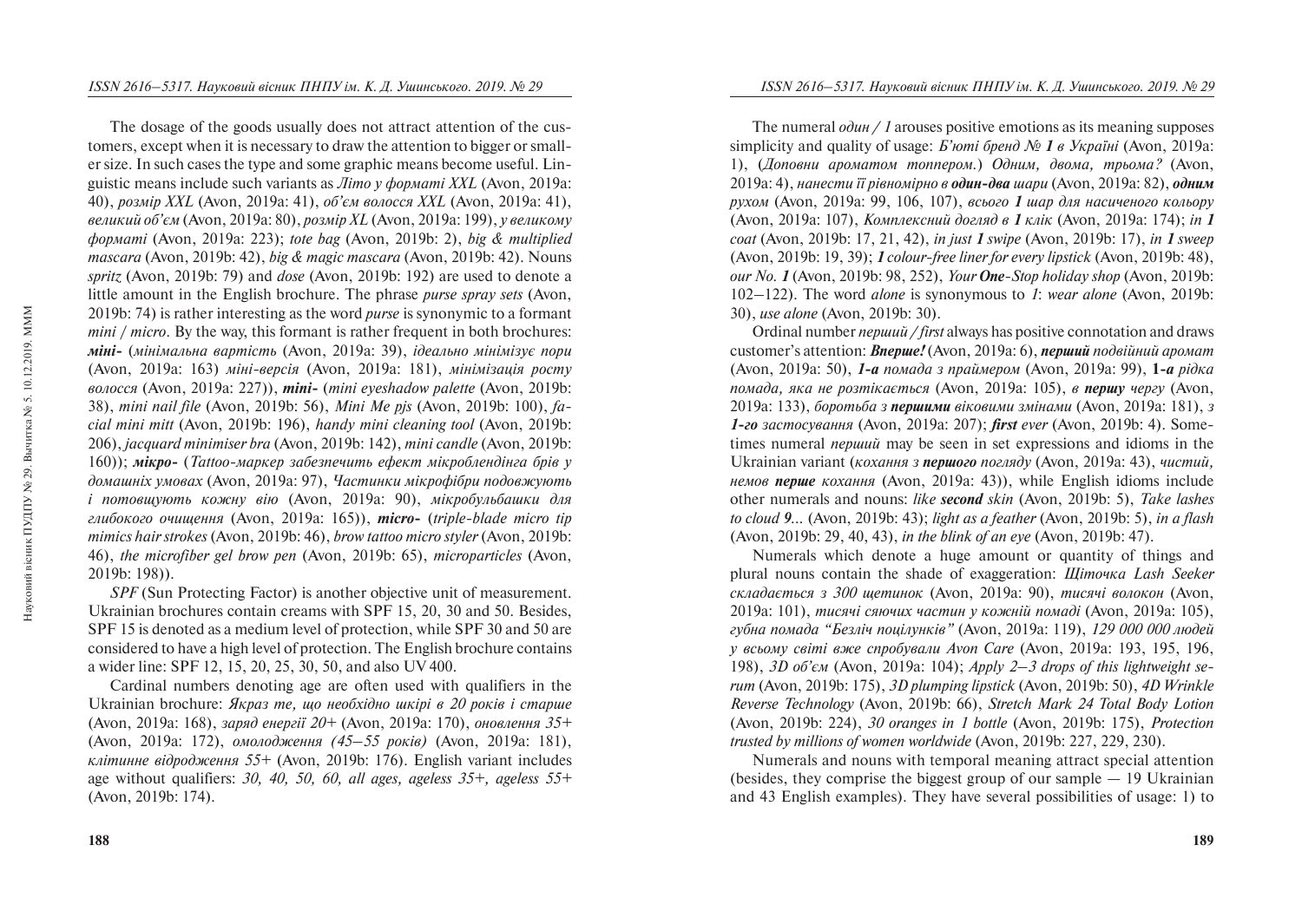denote time necessary for the effect to become evident, the time varying from several seconds to several days, and seldom to weeks or months (Розкішний колір за 60 секунд (Avon, 2019a; 107), 60 секунд повного *ансихання (Avon, 2019a: 107), Менше проявів целюліту вже через 2 muжні* (Avon, 2019a: 202), *лічені секунди* (Avon, 2019a: 213), etc.; *in seconds* (Avon, 2019b: 98, 167), *Wake up tired skin with a 15-second face mask* (Avon, 2019b: 173), *dries polish to touch in 30 seconds* (Avon, 2019b: 56), *Removes 12 hours of impurities in 30 seconds* (Avon, 2019b: 191), *Instantly:... in 2 weeks:... in 4 weeks:...* (Avon, 2019b: 63),.*..real results: After 1 use.... In 1 week.... In 2 weeks...* (Avon, 2019b: 175), etc.); 2) to denote the time during which the effect of the make-up item is available, the time varying from 8 to 72 hours (*Стійкість аромату до 8 годин* (Avon, 2019a: 36, 37, 47), *Стійкість кольору до 12 годин* (Avon, 2019a: 88) та інші (Avon, 2019a: 88, 177, 191, 226); *burns up to 16 hours* (Avon, 2019b: 160), *Formulated to help repair 50 % of skin damage caused by the sun within 24 hours* (Avon, 2019b: 184), *18-hour colour* (Avon, 2019b: 38), *24-hour hold / lasting / moisturisation / nourishing moisture* (Avon, 2019b: 207, 218, 230, 233),), àáî ïðèáëèçíèé (*òðèìàºòüñÿ ãîäèíàìè* (Avon, 2019a: 105), *ïðîòÿãîì äíÿ* (Avon, 2019a: 201, 226); *for hours* (Avon, 2019b: 22, 39, 52), *for years* (Avon, 2019b: 10)).

Some adjectives and adverbs can also perform the first function named above: *øâèäêèé* / *øâèäêî*, *åêñïðåñ*, *ìèòòºâèé* / *ìèòòºâî*, *instant* / *instantly*, *in an instant*. The second function is also peculiar to adverb *íàäîâãî*  and adjectives: *òðèâàëèé*, *ñò³éêèé*, *ñóïåðñò³éêèé*, *ðåãóëÿðíèé, lasting*. But the quantity of time denoted by adjectives and adverbs is not exact and every person will understand its length subjectively.

Also, we want to note that English brochure uses the noun *moment* (*cherish the moment with this floral locket set* (Avon, 2019b: 127), *Sun-Kissed Moments* (Avon, 2019b: 242)), to denote a short but pleasant time for any person, thus its effect and connotation are positive.

Percents have a really huge impact on the customer including 12 Ukrainian (*Довші вії до 87 %* (Avon, 2019a: 11), *98 % жінок підтверджують*, *ùî ¿õ âîëîññÿ âèãëÿäàº, ÿê ï³ñëÿ ñàëîíó êðàñè* (Avon, 2019a: 34), etc.) and 19 English examples (*100 % naturally derived mineral pigments for a luminous finish* (Avon, 2019b: 38), *increase visible volume by up to 200 %* (Avon, 2019b: 40), etc.). We did not take into account the phrases which contained percents in the composition of clothes. Al these examples include proofs and links to corresponding tests, investigations or reports, but often the numbers sound subjective nonetheless, as they describe the customers' perception or opinion. There are also phrases which are very close to percent ones, like *Çà ðåçóëüòàòàìè ñë³ïîãî òåñòóâàííÿ 9 ç 10 êîðèñòóâà÷³â ïðåì³àëüíèõ брендів вибрали рідку помаду Mark* (Avon, 2019a: 105), *до 5 разів сильніше âîëîññÿ* (Avon, 2019a: 211), *9 out of 10 women recommend...* (Avon, 2019b: 8), *up to 12x extra volume* (Avon, 2019b: 40), etc.

A rather numeric group is represented by phrases  $n-e-1/n-in-1$ , where  $n \geq 1$ , including numbers from 2 to 15 and even a pronoun *vce / all*. They all denote one make-up item comprising the features of several items: 2-B-1: *øàìïóíü-îïîë³ñêóâà÷* (Avon, 2019a: 9, 79, 211, 212, 215), **2-in-1**: *Shampoo & Conditioner* (Avon, 2019b: 202, 204, 238, 240, 241).

This group has synonymic words, expressions and phrases which also underline item's multifunctionality: подвійний, двосторонній, двофазний, двошаровий, вбудований, 2 ексклюзивні аромати в одному флаконі, один *çàñ³á çàì³íÿº òðè*; *perfect precision liner & colour-saturated lip in 1*, *colour and care in 1*, *Oil-in-gel*; names with *&*: *Cream Cleanser & Mask* (Avon, 2019b: 187), etc.; names with morphemes *double*; *duo*; *dual*, *duet*; *triple-*, *tri-, trio*. All these means may be referred to the group *2-in-1* or *3-in-1.* Some nouns also have similar function: *íàá³ð*, *êîëåêö³ÿ*, *êîìïëåêñ*, *ïàðà*, *set*, *pack*, *collection*, *pair*, *partner* (=*pair*), though they may denote either one item (*гель з комплексом Cold Therapy* (Avon, 2019a: 202), *гель з Л-Карнітин*  $k$ *омплексом (Avon, 2019a: 202)) or several (набір для видалення волосся на обличчі: воскові смужки* + *вологі серветки* (Avon, 2019a: 203)).

Of course it is necessary to mention a large group of morphemes-quantifiers:  $m$ <sup>o</sup> *mono*-,  $m$ *numu*-,  $m$ ulti-,  $6$ *a* $2$ *amo*-,  $2$ *inep-*,  $h$ *yper-*,  $M$ *a* $K$ *cu*-, *maxi-*, *supreme*, *much-*, *high-, midi*-, *ultra-* (*÷îëîâ³÷³ ìîíîàðîìàòè* (Avon, 2019a: 6), *the mono-print top* (Avon, 2019b: 105), *мультизахисний крем äëÿ îáëè÷÷ÿ* (Avon, 2019a: 166), *rich multipurpose cream* (Avon, 2019b: 230), *багатофункціональний крем для обличчя* (Avon, 2019a: 168), *ìàêñèìàëüíèé îá'ºì* (Avon, 2019a: 212), *maximum duration* (Avon, 2019b: 182), etc.). These morphemes usually underline that the product is the best, or has several different functions, or is very convenient in usage.

Such quantitative pronouns as  $\alpha$ *<sup>i</sup> all* and *ko ko i all j every, each* have specific functions in both brochures. In some cases, they have direct meaning, while in others the meaning contains exaggeration (compare: *Hadiúhuu çàõèñò â³ä ñîíöÿ äî òà ï³ä ÷àñ çàñìàãè äëÿ âñ³º¿ ðîäèíè* (Avon, 2019a: 29)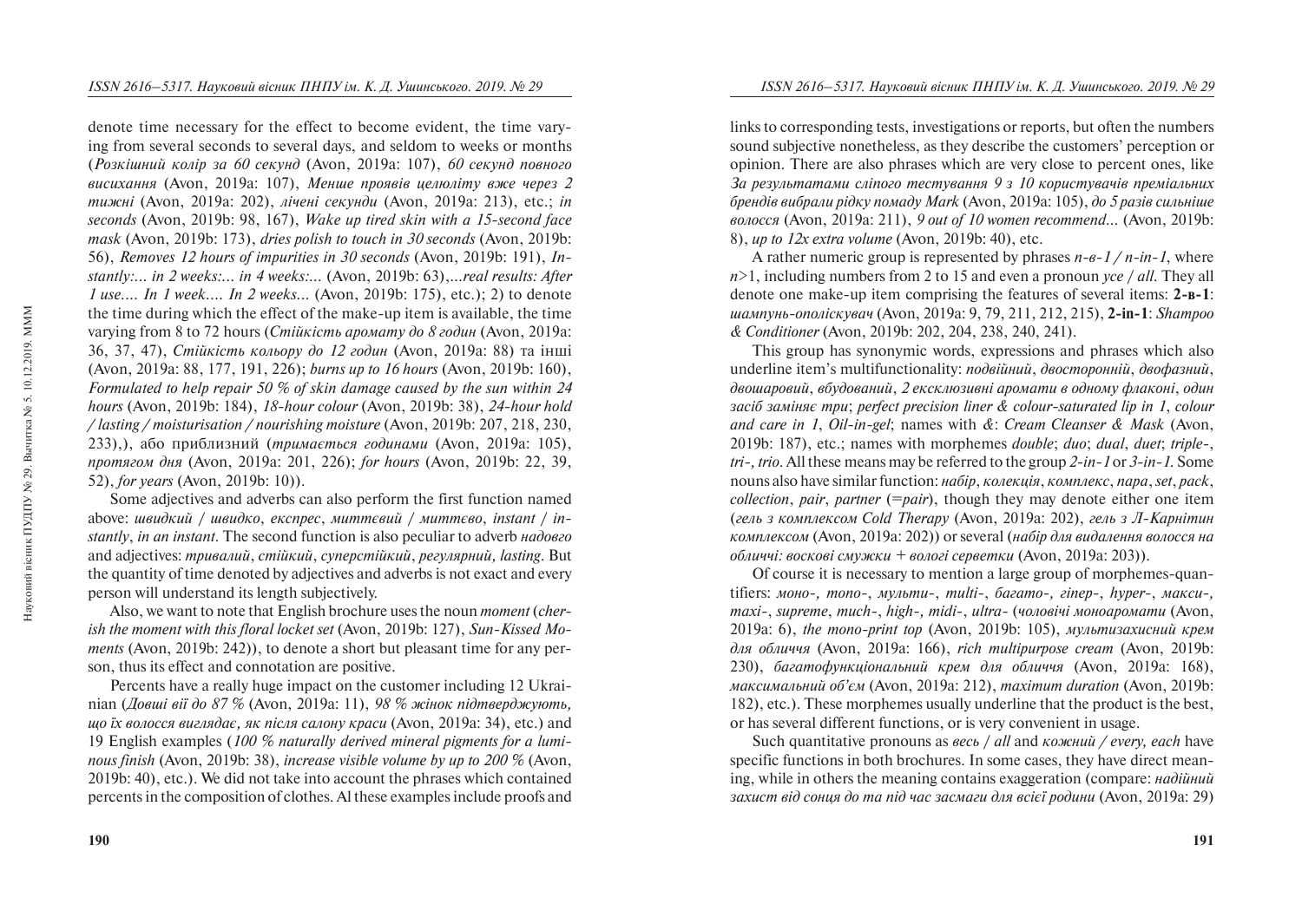and *така процедура допомагає активізувати усі корисні компоненти çàñîáó* (Avon, 2019a: 204), *all skin types* (Avon, 2019b: 10) and *all-day formula* (Avon, 2019b: 38)).

The word  $\omega \delta' e \omega /$  *volume* is usually used in the brochure without numerals being thus a quantifier with a positive assessing function: *O6'єм на максимум* (Avon, 2019a: 90), *Шіточка Lash Seeker складається з 300 щетинок*, які *надають кожній вії об'єм і елегантне розділення (Avon, 2019a: 90), об'єм i* розділення (Avon, 2019a; 90), *Об'єм, Безмежна довжина* (Avon, 2019a; 101), *áëèñê ç åôåêòîì îá'ºìó* (Avon, 2019a: 104), *ultra volume lash magnify mascara* (Avon, 2019a: 41). Sometimes, the usage of an adjective before this noun may even have a more positive influence on customer: *вибуховий* / *ñóïåð- / ôåíîìåíàëüíèé / äîäàòêîâèé / wow / 3D îá'ºì* (Avon, 2019a: 97, 99, 104, 213), *ultra volume* (Avon, 2019b: 41). Adjective *of'ємний* also performs similar function: *об'ємна туш для вій* (Avon, 2019a: 90, 91), *колаген*  $+$  *pemunon* =  $\phi$ *opmyna ob'emunx ey* (Avon, 2019a: 104), (dry shampoo) *çðîáèòü çà÷³ñêó îá'ºìí³øîþ* (Avon, 2019a: 213).

Some adjectives, nouns and adverbs are not frequently used but they have a rather noticeable qualifying function (*avcmuŭ*, *негустий*, *короткий*, *ñåðåäíüî¿ äîâæèíè*, *ð³äêèé*, *òîíêèé*, *øèðîêèé*, *íåâàãîìèé*, *íåâàãîì³ñòü*, *ëåãêèé*, *óëüòðàëåãêèé*, *ñåðåäí³é*, *ù³ëüíèé*, *ãëèáîêèé*, *ãëèáîêî*, *ð³âíîì³ðíèé*, *ð³âíîì³ðíî*, *ñèëüíèé*, *ñê³ëüêè õî÷åø ðàç³â*, *áåçìåæíèé*, *ñóïåðäîâæèíà*, etc; *long lashes*, *fine wrinkles / lines*, *deep wrinkles*, *wear separately*, *totally*, *blend together*, etc.). Adjectives with morphemes -*less* and -*free* denote a zero quantity of some undesired quality or effect and, as a result, have a strong positive influence on buyers emphasizing the advantages of the goods comparing with any other item (*colourless*, *limitless*, *endless*, *smudge-free formula*, *fuss-free*, *mess-free*, etc.). Adjective *full,* on the other hand, testifies a huge amount of substance or some effect which it causes, calls for good opinion and promotes the selling of the goods (*full coverage*, *medium-to-full coverage*, *full-colour finish*, *rich, satin-finish, full-on colour*).

Adjectives and adverbs may form the degrees of comparison which have a stronger influence than a normal positive form: *npodapboeye навіть найдрібніші та найтонші вії* (Avon, 2019a: 101), менше проявів целюліту *âæå ÷åðåç 2 òèæí³* (Avon, 2019a: 202); *more* (Avon, 2019b: 20, 36, 40, 48, 146), *best* (=the lowest) *price ever* (Avon, 2019b: 35), *fuller-volume look* (Avon, 2019b: 41), *helps nails feel stronger in minutes and look longer in days* (Avon, 2019b: 58), *further damage* (Avon, 2019b: 58).

In our sample we can also see the verbs which include not only the meaning of the action or process, but of the quantity as well:  $36i$ *hbuveamu*,  $\alpha$ <sup>3</sup> *зайобайий зайинися, додавати, змішати, подовжувати, потовшувати, розділяти, знижувати, уповільнювати, усунути, âèäàëèòè*; *volumise*, *separate*, *magnify*, *stretch lengthen*, *extend*, *blend together*, *spritz*, *reduce*, *boost*, *double*, *multiply*, *maximise*, *add*.

The English brochure includes one more group which is not present in the Ukrainian variant — the names of the goods which are not translated into Ukrainian: *Far Away Infinity*, *Far Away Rebel*, *1 pulse*, *My Everything*, *Far Away*, *Far Away Gold*, *Full Speed*, *Full Speed Nitro*, *Timeless*, *"The One" Bra Plunge*, *"One" Bra*.

The systems of steps are rather popular in both brochures. They are easily visualized and attract the customers' attention. These systems may consist of two (Avon, 2019a: 2–4, 166, 167, 178) or three steps (Avon, 2019a: 163, 193, 213) in the Ukrainian variant and one (Avon, 2019b: 191), three (Avon, 2019b: 44, 124, 189) or four steps (Avon, 2019b: 19) in the English brochure. Moreover, some steps, being very simple and effective, suppose certain additional means for better effect, thus prompting the customer to buy more goods.

Sometimes quantifiers are present in slogans both for one item, or for the whole similar group of goods: *Створи 7 образів на кожен день тижня* (Avon, 2019a: 144), *ϳäáåðè 7 ñóìîê íà êîæåí äåíü òèæíÿ* (Avon, 2019a: 146), *4 переваги (Avon, 2019a: 183), Візуалізація процесу змін у схемках* (Avon, 2019a: 193), *Технологія True Colour забезпечує точне відтворення кольору, а <b>нумерація дозволяє створити бездоганний макіяж (Avon,* 2019a: 91), 5 easy looks (Avon, 2019b: 38), *3 lash-transforming benefits that last* (Avon, 2019b: 40), *set of 7 — that's one for every day of your holiday* (Avon, 2019b: 115),.*.. so you can look your best every day... and even better the next* (Avon, 2019b: 62), *2 unique scents Countless possibilities* (Avon, 2019b: 68), *Choose from 3 must-have shades — at this price you really can have it all!* (Avon, 2019b: 116), *Dream more* (Avon, 2019b: 146, 148), *Everyday value* (Avon, 2019b: 235).

We would also like to mention one more quantifier which has a positive impact on people: mathematical sign *+*, used in equations or while describing the content of a set:  $I + I = 3$  (Avon, 2019a: 1), *Konazen* + *pemunon* = *формула об'ємних губ* (Avon, 2019a: 104), набір для видалення волосся на *<i>обличчі: воскові смужки* + вологі серветки (Avon, 2019a: 203).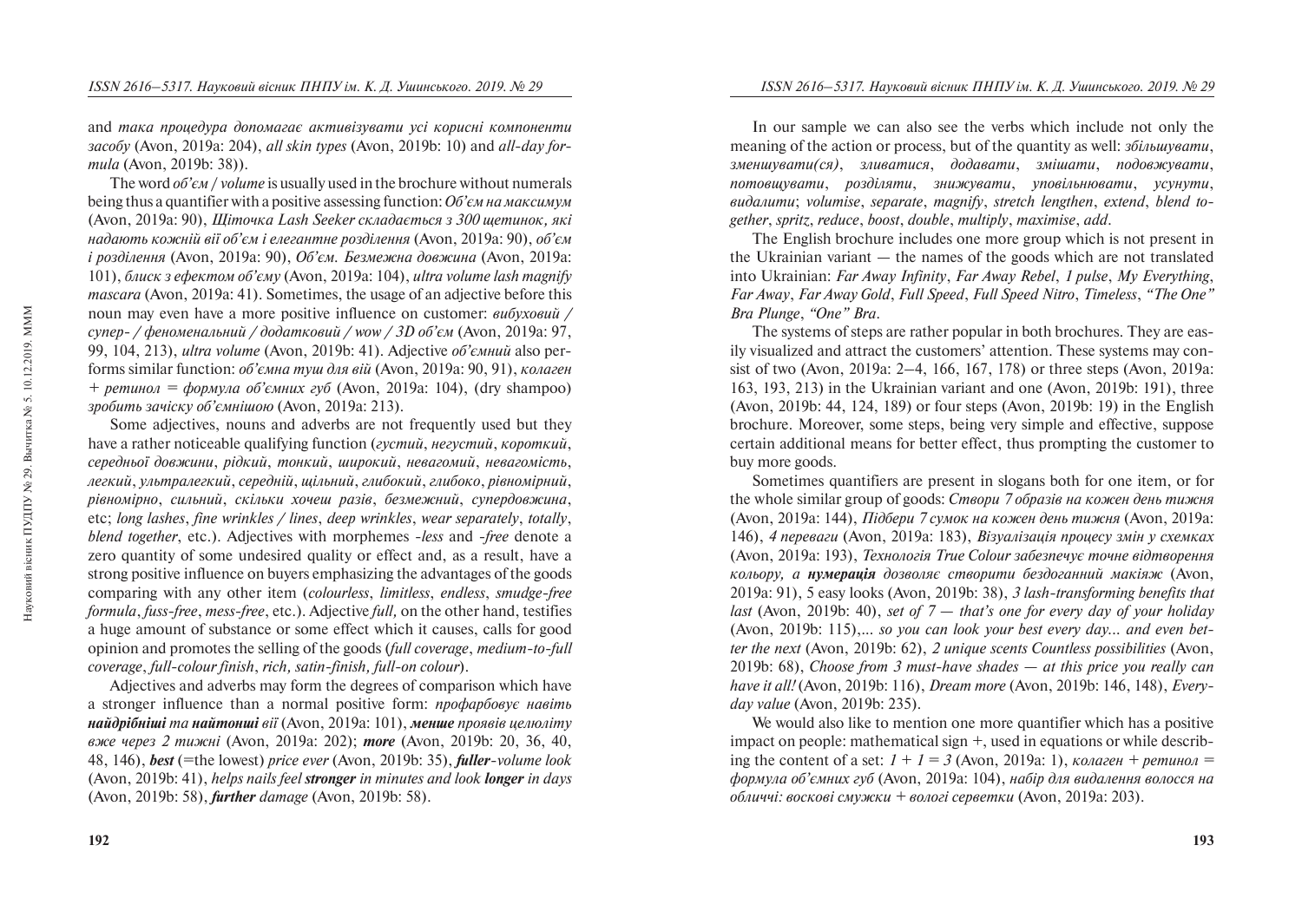And the last but not the least point for referring is the polycode nature of the brochures. Both English and Ukrainian variants contain cross-links following which you can get some additional information about different items, discounts or programmes. Besides, these brochures attract attention not only with the help of linguistic and graphic means but also using pages for smelling the perfumes.

**Discussion**. The study of quantifiers showed their important role as a means of psychological impact in the advertisements. Though some models of numeral phrases were distinguished and described earlier (compare the researches of S. O. Shvachko and N. Reva), we specified several new models among which  $n-e-1/n-in-1$ , where  $n>1$ , is the most significant and influential. In contrast to the research of O. I. Zelinska, we paid attention to different parts of speech taking into account only quantitative characteristics because they serve as a really potent tool of psychological influence in advertisements.

The analysis of the brochures of one company but written in different languages allowed us to compare the corresponding means in different languages. These means are often similar as the aims and purpose of the cosmetic company are the same — call for trust and sell the goods. But because of different economic and sociological conditions these means may differ. Besides, sometimes the means are not translated from English into Ukrainian, other parts of speech or phrases being used.

**Conclusions.** So, the analysis of quantifiers in advertisements of one company but written in different languages allowed us to reveal the following morphological peculiarities of quantifiers: quantity can be denoted not only by numerals, but also with the help of nouns (both singular and plural), some pronouns (like *весь / all*, *кожний / every, each*), adjectives, adverbs, verbs and even mathematical signs  $(+, \mathcal{X}, x)$ . Among structural and combinatory peculiarities we depicted quantifying morphemes, which are wide-spread both in English and Ukrainian, the usage of quantifiers with specifiers, qualifiers and rhematizers, the structure of the type *n*-*e*-1 / *n*-in-*1*, where n>1, and also phrases which are synonymic to this structure. The depicted morphological, structural and combinatory possibilities of quantifiers which denote both definite and indefinite quantity have a very strong impact in advertisements emphasizing the advantages of certain cosmetic items and calling for trust to them. Moreover, linguistic means combine with visual, graphic, and sometimes sensory ones (olfactory), thus strengthening the effect of the advert on consumer. We consider the research of quantifiers to be rather promising and impelling to further comprehension, interpretation and description of the problem in general and models in particular.

# **JIITEPATYPA**

Анан'єва О. С. Вербалізація квантифікатора невизначеності "Few" англійської мови. *Наукові записки*. Серія: Філологічна. Острог : Видавництво Національного університету "Острозька акалемія", 2012. Вип. 24. С. 3–6.

Волошина Н. В. Психолінгвістичні аспекти сприйняття рекламного тексту. *Моло*дий вчений. 2018. Квітень, № 4 (56). С. 638–641.

Городецька І. В. Англійськомовний рекламний текст косметичних засобів: структура, семантика, прагматика : дис.... канд. філол. наук : 10.02.04 / Чернівецький національний університет імені Юрія Фельковича. Чернівці, 2015. 203 с.

Грачова I. Квантитавність як мовна картина світу. *Теоретична і дидактична філологія*. Серія: Філологія. 2017. Вип. 25. С. 65–73.

Добровольська Д. М. Мовні особливості англомовних рекламних слоганів та їх відтворення українською і російською мовами : дис.... канд. філол. наук : 10.02.16 / Одеський національний університет імені І. І. Мечникова. Олеса. 2017. 226 с.

Зелінська О. І. Особливості функціонування частин мови в рекламних текстах. *Держава та регіони*. Серія: Гуманітарні науки. 2017. № 3 (50). С. 26–30.

Кондратюк В. М. Лексичні засоби вираження означеної/неозначеної кількості â óêðà¿íñüê³é ìîâ³. *Íàóêîâèé ÷àñîïèñ Íàö³îíàëüíîãî ïåäàãîã³÷íîãî óí³âåðñèòåòó ³ìåí³ М. П. Драгоманова*. Серія 10 : Проблеми граматики і лексикології української мови :  $36.$  наук. праць. Київ: Вил-во НПУ імені М. П. Лрагоманова, 2011. Вип. 8. С. 42–46.

Рева Н. Статус числівника в журнальній рекламі косметики. Науковий вісник Східно-*ºâðîïåéñüêîãî íàö³îíàëüíîãî óí³âåðñèòåòó ³ìåí³ Ëåñ³ Óêðà¿íêè.* 2013. Âèï. 20. Ñ. 235–238.

Семенюк Т. П. Когнітивно-семантичні та прагматичні особливості німецькомовних полікодових текстів (на матеріалі комерційної реклами) : автореф. дис. ... канд. філол. наук: 10.02.04. Запоріжжя, 2017. 23 с.

Швачко С. А. Языковые средства выражения количества в современных английском, русском и украинском языках. Киев: Вища школа, 1981. 144 с.

Швачко С. О. Квантитативні одиниці англійської мови: перекладацькі аспекти: навч. посіб. для стул. вузів. Вінниця : Нова Книга, 2008. 128 с.

Avon. 2019. No. 11. URL: https://avon.org.ua/future-catalog#2 (дата звернення: 12.07.2019).

Avon. 2019. No. 11. URL: https://www.avon.uk.com/brochure (дата звернення: 10.07.2019).

Bovée C. L., Arens W. F. Contemporary advertising. 4th ed. Homewood, IL : Irwin, 1992. 718 p.

Brendel C. I. An Investigation of Numeral Quantifiers in English. *Glossa: a journal of general linguistics.* 2019. 4 (1):104. P. 1–25. DOI: https://doi.org/10.5334/gjgl.391.

Goddard A. The Language of Advertising. London : Routledge, 2002. 131 p.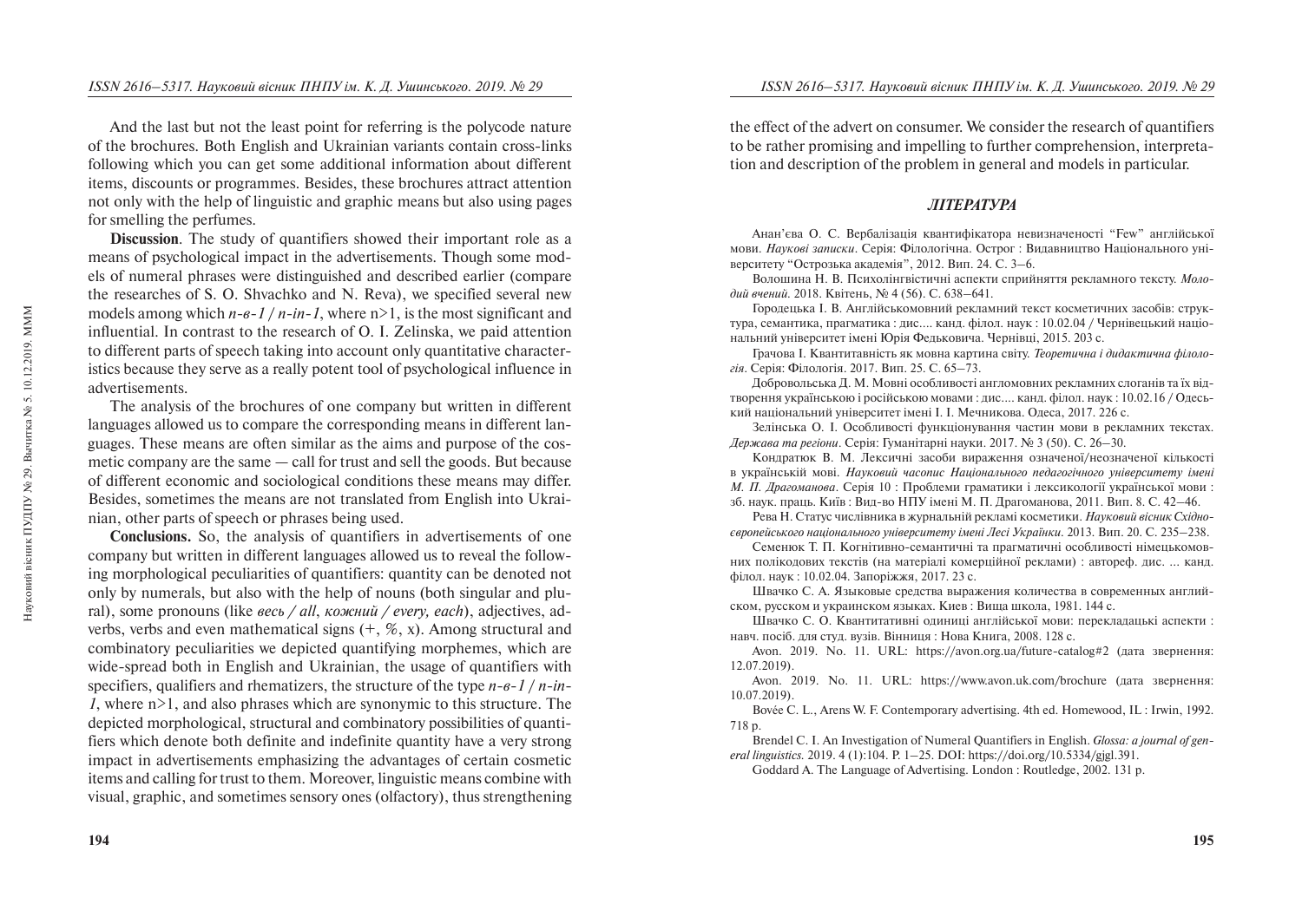Науковий вісник ПУДПУ № 29. Вычитка № 5. 10.12.2019. МММ

Науковий вісник ПУДПУ № 29.

Вычитка № 5.

10.12.2019. MMM

# ПСИХОЛОГІЧНИЙ ВПЛИВ СЛІВ-КВАНТИФІКАТОРІВ *B PEKJIAMHUX TEKCTAX*

## **Катерина Огієнко**

кандидат філологічних наук, старший викладач кафедри іноземних мов з латинською та українською мовами, Державний заклад "Луганський державний медичний університет", Рубіжне, Україна e-mail: k.ogijenko@gmail.com ORCID ID: https://orcid.org/0000–0002–4963–3269

#### *ÀÍÎÒÀÖ²ß*

Статтю присвячено компаративному дослідженню різномовних ре*кламних текстів однієї компанії, зокрема проаналізовано слова-кванти*фікатори англомовних та україномовних каталогів "Avon" з огляду на *їхній полікодовий характер.* 

Аналіз останніх досліджень та публікацій дозволив помітити, що вивчення як рекламних текстів, так і категорії квантитативності викону*ються на різних теоретичних та практичних засадах.* 

Спираючись на вже наявні класифікації квантитативної лекси- $\kappa u$  в англійській та українській мовах С. О. Швачко, В. М. Кондратюк, О. С. Анан'євої, виявлено морфологічні, структурні та комбінаторні мож*ëèâîñò³ ê³ëüê³ñíèõ îäèíèöü, òåêñòîâ³ ìîäèô³êàö³¿ íóìåðàëüíèõ ñïîëó÷åíü â àíãëîìîâíèõ òà óêðà¿íîìîâíèõ ðåêëàìíèõ òåêñòàõ. Çàïðîïîíîâàíî основні моделі слів-квантифікаторів, відмічено роль та функції одиниць, ùî ïîçíà÷àþòü îçíà÷åíó òà íåîçíà÷åíó ê³ëüê³ñòü.* 

*Ìîðôîëîã³÷íî êâàíòèòàòèâíà ëåêñèêà ïðåäñòàâëåíà íå ëèøå ÷èñë³âниками, а й іменниками, займенниками, прикметниками, прислівниками,* дієсловами, їхніми ситуативними або ідіоматичними сполученнями, а та*êîæ ìàòåìàòè÷íèìè çíàêàìè.* 

Вивчення структурних та комбінаторних можливостей кванти*ративної лексики показало морфеми-квантифікатори, вживання слівêâàíòèô³êàòîð³â ç óòî÷íþâàëüíèìè ôîðìàíòàìè, êâàë³ô³êàòîðàìè òà*   $p$ ематизаторами, структури типу n-в-1 / n-in-1, де n >1, а також словосполучення, синонімічні до неї.

Відмічені морфологічні, структурні та комбінаторні можливості *ñë³â-êâàíòèô³êàòîð³â, ÿê³ ïîçíà÷àþòü ÿê îçíà÷åíó, òàê ³ íåîçíà÷åíó ê³ëüê³ñòü, ìàþòü äîñèòü âàãîìèé ïñèõîëîã³÷íèé âïëèâ ó ðåêëàìíèõ òåêñòàõ,*  лідкреслюючи переваги косметичних засобів та викликаючи довіру до них. Крім того, мовні засоби доповнюються візуальними, графічними, а поде*êóäè ñåíñîðíèìè (ä³ëÿíêè íà ñòîð³íêàõ, äå ìîæíà â³ä÷óòè àðîìàò), ùî*  значно посилює ефект впливу на споживача.

*Êëþ÷îâ³ ñëîâà: êâàíòèòàòèâí³ñòü, êâàíòèô³êàòîð, êâàíòèô³êàö³ÿ, êâàë³ô³êàòîð, ðåêëàìíèé òåêñò, ïñèõîëîã³÷íèé âïëèâ, îçíà÷åíà / òî÷íà кількість, неозначена / неточна кількість.* 

# ПСИХОЛОГИЧЕСКОЕ ВЛИЯНИЕ СЛОВ-КВАНТИФИКАТОРОВ **В РЕКЛАМНЫХ ТЕКСТАХ**

### *Екатерина Огиенко*

кандидат филологических наук, старший преподаватель кафедры иностранных языков с латинским и украинским языками. Государственное учреждение "Луганский госуларственный мелицинский университет", Рубежное, Украина e-mail: k.ogijenko@gmail.com ORCID ID: https://orcid.org/0000–0002–4963–3269

#### *АННОТАЦИЯ*

Статья посвящена компаративному исследованию разноязычных рекламных текстов одной косметической компании, а именно проанализи*ðîâàíû ñëîâà-êâàíòèôèêàòîðû àíãëîÿçû÷íûõ è óêðàèíîÿçû÷íûõ êàòàëî*гов "Avon", учитывая их поликодовый характер.

*Àíàëèç ïîñëåäíèõ èññëåäîâàíèé è ïóáëèêàöèé ïîçâîëèë çàìåòèòü, ÷òî èçó÷åíèå êàê ðåêëàìíûõ òåêñòîâ, òàê è êàòåãîðèè êâàíòèòàòèâíîñòè îñóùåñòâëÿåòñÿ íà ðàçëè÷íûõ òåîðåòè÷åñêèõ è ïðàêòè÷åñêèõ ïðèíöèïàõ.* 

*Îïèðàÿñü íà óæå ñóùåñòâóþùèå êëàññèôèêàöèè êâàíòèòàòèâíîé*  лексики в английском и украинском языках С. А. Швачко, В. М. Кондратюк, О. С. Ананьевой, мы смогли определить морфологические, структур*íûå è êîìáèíàòîðíûå âîçìîæíîñòè êîëè÷åñòâåííûõ åäèíèö, òåêñòîâûå ìîäèôèêàöèè íóìåðàëüíûõ ñëîâîñî÷åòàíèé â àíãëèéñêèõ è óêðàèíñêèõ ðåêëàìíûõ òåêñòàõ. Ïðåäëîæåíû îñíîâíûå ìîäåëè ñëîâ-êâàíòèôèêàòîðîâ.* 

*Ìîðôîëîãè÷åñêè êâàíòèòàòèâíàÿ ëåêñèêà ïðåäñòàâëåíà íå òîëüêî*  именами числительными, но и именами существительными, местоимениями, именами прилагательными, наречиями, глаголами, их ситуативны*ìè è èäèîìàòè÷åñêèìè ñî÷åòàíèÿìè, è äàæå ìàòåìàòè÷åñêèìè çíàêàìè.* 

Изучение структурных и комбинаторных возможностей кванти*òàòèâíîé ëåêñèêè ïîêàçàëî ìîðôåìû-êâàíòèôèêàòîðû, èñïîëüçîâàíèå ñëîâ-êâàíòèôèêàòîðîâ ñ óòî÷íÿþùèìè ôîðìàíòàìè, êâàëèôèêàòîðàìè*   $\mu$  *pemamusamopamu, cmpykmypы muna n-e-1 / n-in-1, ade n>1, a maksice ñëîâîñî÷åòàíèÿ, êîòîðûå ñèíîíèìè÷íû ýòîé ñòðóêòóðå.* 

Отмеченные морфологические, структурные и комбинаторные осо*áåííîñòè ñëîâ-êâàíòèôèêàòîðîâ, êîòîðûå îáîçíà÷àþò êàê òî÷íîå, òàê*  и неточное количество, имеют весомое психологическое влияние на поку*ïàòåëÿ, ïîä÷åðêèâàÿ ïðåèìóùåñòâà êîñìåòè÷åñêèõ ñðåäñòâ è âûçûâàÿ ê*  ним доверие. Языковые средства дополняются графическими, визуальны*ìè, à èíîãäà è àðîìàòè÷åñêèìè, ÷òî åùå áîëüøå óñèëèâàåò ýôôåêò íà n*omnebumeas.

**Ключевые слова:** квантитативность, квантификатор, квантифи*êàöèÿ, êâàëèôèêàòîð, ðåêëàìíûé òåêñò, ïñèõîëîãè÷åñêîå âëèÿíèå, îïðå*деленное / точное количество, неопределенное / неточное количество.